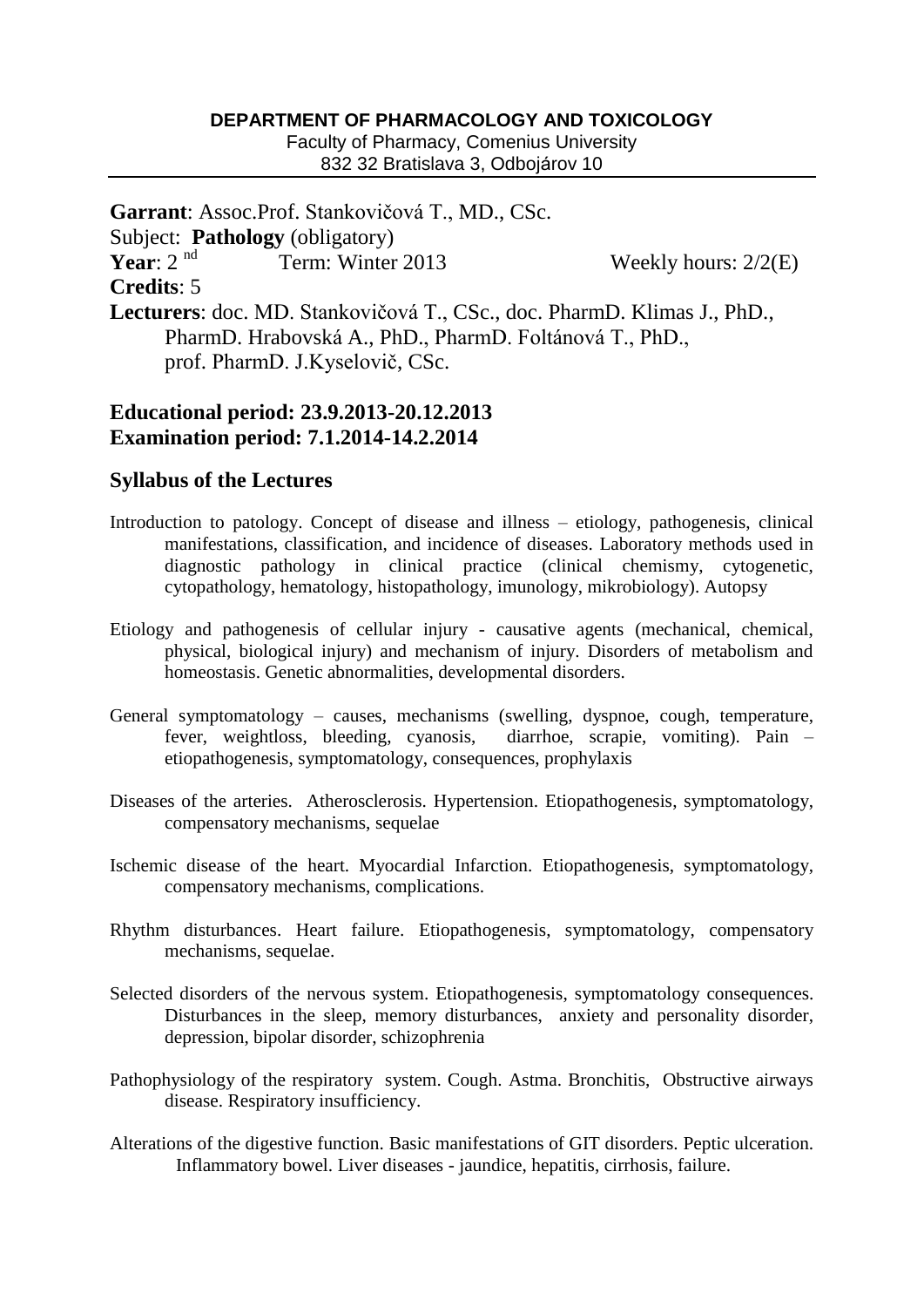- Pathophysiology of renal disorders. General symptomatology, Glomerular diseases. Tubulointerstitial disorders. Renal Failure. Etiopathogenesis, symptomatology, compensatory mechanisms, sequelae.
- Basic concepts of tumor pathology. Definitions and epidemiology. Classification. Benign and malignant neoplasia. Clinical manifestation, Metastasis, prognosis

Consciousness. Shock. Colaps, hypotension.

30/8/2013 Bratislava

## Doc. MD. T. Stankovičová, PhD. Guarantor

*Literature:*

*CM. Porth: Essentials of Pathophysiology, 2 nd edition, Ed. Lippincott and Wilkins, Philadelphia, 2007 James C.E. Underwood.: General and Systemic Pathology, 4th edition,* ISBN

0443073341/9780443073342 *Ed. Churchill Livingstone, NY, 2004*

# *Syllabus of the Seminars and Practical Training Pathology 2013/2014*

# **Educational period: 23.9.2013-20.12.2013 Examination period: 7.1.2014-14.2.2014**

- Teachers: PharmDr. Foltánová T., PhD. (3x), PharmDr. Kiliánová. Z., PhD.(2x), PharmDr. Kráľová E., PhD.(3x), PharmDr. Jankyová, S., PhD.(3x), PharmD. Čorejová A., PhD. (1x)
- **Disorders of the differentiation and morphogenesis**. Endocrine, nutritional, environmental factors.
- **Disorders of the growth.** Hypertrophy, hyperplasia, atrophy, hypoplasia, metaplasia, dysplasia, neoplasia.
- **Causes and mechanisms of cellular Injury.** Dystrophy, necrosis, apoptosis, repair, regeneration.

Aging. Death – etiopathogenesis, manifestations.

- **Mechanisms of disturbances in vascular circulation** trombosis, embolism, ischemia, infarction, shock
- **Inflammation** . acute, chronic, etiology, pathomechanisms. Mediators. Local (rubor, calor, tumor, dolor, functio laesa) and General Characteristics. Temperature. Oedema

**Test**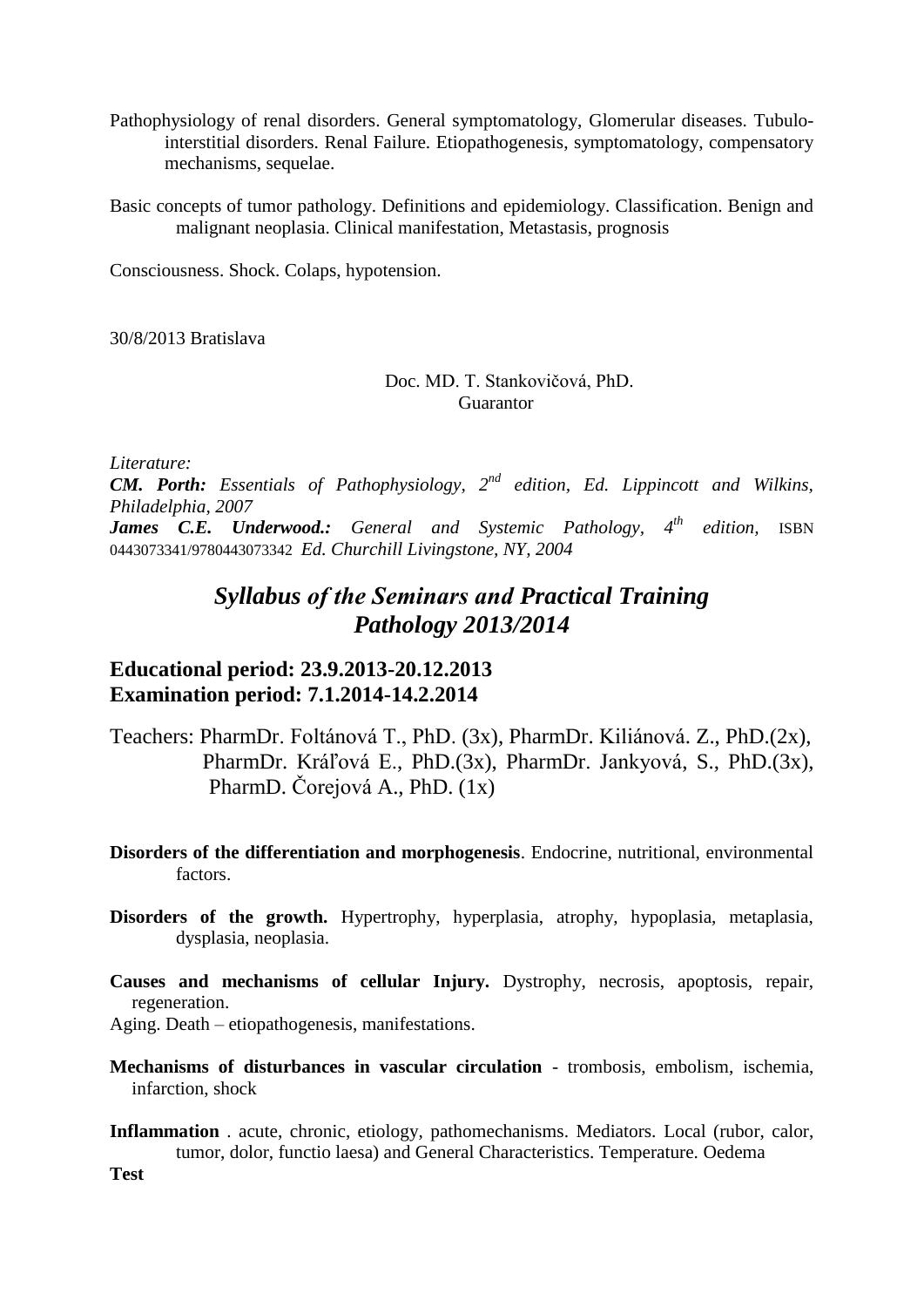#### **Disorders of the Senzory Systems**, Diseases of the Eyes, Ear.

Seminar: glaucoma, cataracts retinopathy errors of refraction otitis, vertigo, Meniere disease

## **Hematologic Disorders.** Disorders of Blood Coagulation and Haemostasis

Seminar: coagulopathies trombocythopathies vasculopathies anaemias.

#### **Diseases of the Nervous System.**

Seminar: epilepsy

neurodegenerative disorders (Alzheimer Disease, Parkinson Disease)

#### **Test**

### **Respiratory Diseases**

Seminar: flu, tonsillitis Bronchial Asthma, Pneumonia – Atypical Pneumonia, Aspiration

#### **Pathology of GIT**

Seminar: Disturbances of the Gastric Juice Production. Role of Helicobacter pylori Reflux oesophagitis Nausea, vomiting Dysphagia, intestinal gas Altered Nutritional Balance, diets.

## **Metabolic and Nutritional Bone Alterations.**

Seminar: disorders of calcium homeostasis (endocrine disturbances) osteoporosis, osteomalacia, Paget disease

#### **Alterations of the Hormonal Regulation**.

Seminar: Diabetes Mellitus, type I and II. Disorders of the Thyroid Function.

#### **Immunopathology**, Alterations in Immune function.

Seminar: hypersensitivity

 autoimmune diseases (lupus) Immunodeficiency (primary, acquired – AIDS)

**Test**

*Literature:*